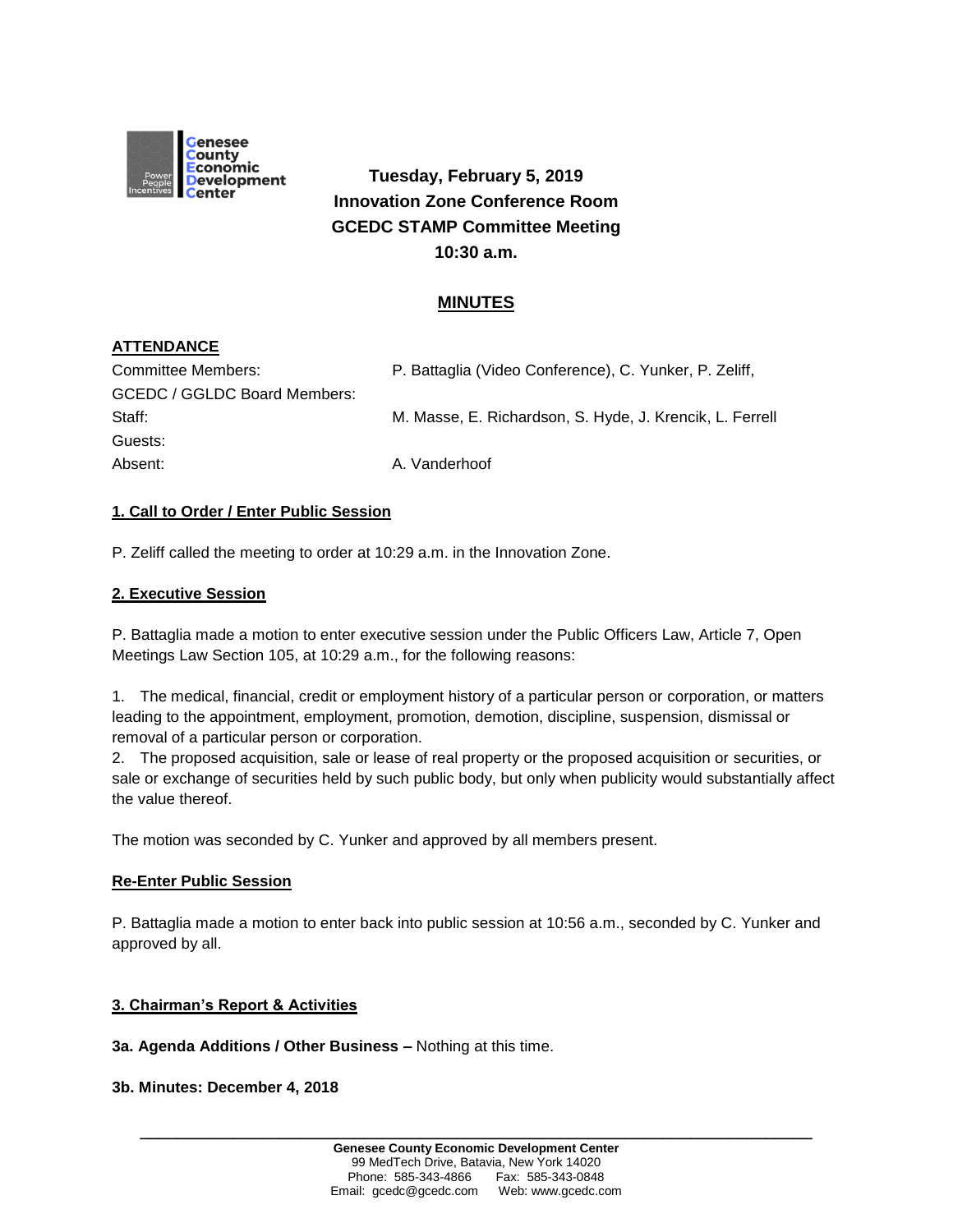**P. Battaglia made a motion to approve the minutes from December 4, 2018; the motion was seconded by C. Yunker. Roll call resulted as follows:**

P. Zeliff - Yes P. Battaglia - Yes (Video Conference) C. Yunker - Yes A. Vanderhoof- Absent **The item was approved as presented.**

## **4. Discussions / Official Recommendations to the Board:**

**4a. \$33M STAMP Grant Draw Review YTD** – L. Farrell reminded the Committee that the imprest account was set up and in January 2018 Empire State Development (ESD) deposited \$15.1M into the account. The first 11 Grant Utilization Request Forms (GURF) have been submitted and authorization has been received to release those funds. The requests have taken approx. 3-5 days to receive approval. GURF #12 has been submitted and is awaiting approval.

**4b**. **Construction Update** – M. Masse shared that two houses have currently been demolished. Dan's Hauling & Demo is continuing working on the remaining houses. In the spring, the road widening and turn lane project should begin.

**4c. Phase II Water Easement Filing Fees** – As part of the cost of construction of the Phase II water project, the GCEDC is responsible to reimburse the Town of Alabama for the costs related to the Genesee County Clerk's fees for filing the easements in the amount of \$1,782. This is the final costs related to the Phase II water easement filings.

**C. Yunker made a motion to recommend approval of reimbursing the Town of Alabama \$1,782 for Phase II Water easement filing fees; the motion was seconded by P. Battaglia. Roll call resulted as follows:**

P. Zeliff - Yes P. Battaglia - Yes (Video Conference) C. Yunker - Yes A. Vanderhoof- Absent **The item was approved as presented.**

**4d. Professional Services for 2019 –** M. Masse shared that there has been some concern voiced in the past by Committee/Board members about our process for going out to bid for professional services. The staff is looking for some guidance on this matter. The procurement policy currently states that the Agency is not required to go out to bid for professional services.

P. Zeliff shared that he has voiced concern in the past about not going out to bid for professional services because he feels that going out to bid keeps companies honest and competitive with their pricing.

C. Yunker shared that when a new service is being procured, usually there is no residual value from a previous relationship so the Agency should definitely go out to bid. With legal or engineering services for

**\_\_\_\_\_\_\_\_\_\_\_\_\_\_\_\_\_\_\_\_\_\_\_\_\_\_\_\_\_\_\_\_\_\_\_\_\_\_\_\_\_\_\_\_\_\_\_\_\_\_\_\_\_\_\_\_\_\_\_\_\_\_\_\_\_\_\_\_\_\_\_\_**